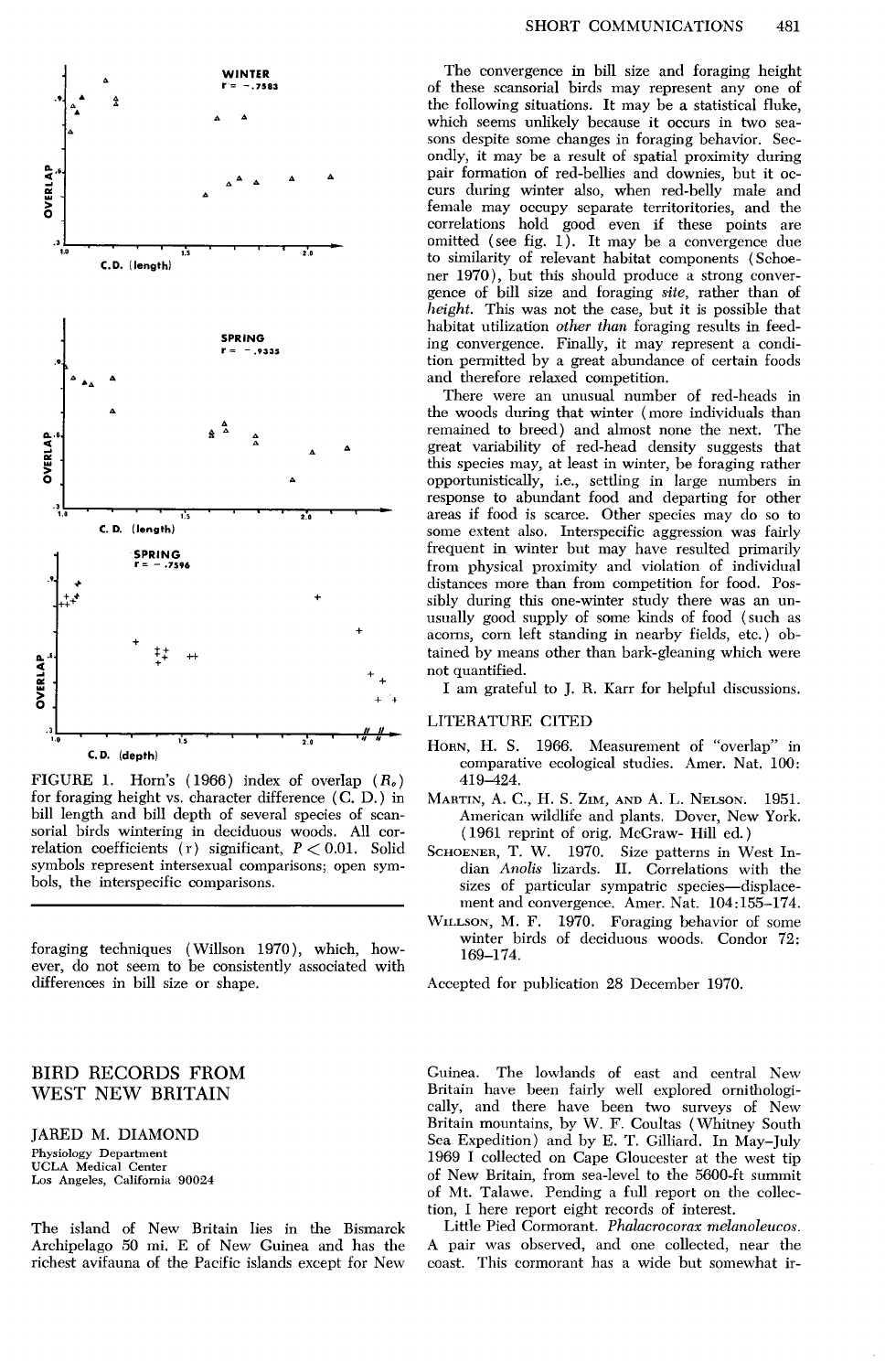**regular distribution from Indonesia to the Solomon Islands and had not been previously recorded from the Bismarck Archipelago.** 

**New Britain Grey-headed Goshawk. Accipiter princeps (Accipitridae). A male was collected at 3800 ft, and one individual was seen eating a thrush,**  Zoothera talasea, trapped in a mist-net at 4700 ft. **The stomach of the specimen contained only insects.**  This goshawk was previously known from the type **series of three specimens collected at 2500 and 3600 ft in the mountains near Wide Bay by Coultas.** 

**White-throated Pigeon. Columba vitiensis halmaheira (Columbidae). An immature female was collected at sea-level. The species has a wide range from the Philippines to Fiji, including the Solomon Islands, but had not previously been known from New Britain or the other islands of the Bismarck**  Archipelago. The related Columba pallidiceps is **confined to the Bismarck Archipelago and Solomon Islands.** 

**Yellow Wagtail. Motacilla flava simillima (Motacillidae). A female was collected on a gravel riverbank at sea-level on July 23. This is the farthest east**  wintering record of this Siberian breeding form, for **which there are seven records fom New Guinea.** 

**New Britain Thrush. Zoothera talasea (Turdinae). Three specimens were taken in mist-nets at 4700 ft.**  The species was previously known from the unique type collected by Eichhorn in 1925 near Talasea.

**\_ \*Island Leaf . Warbler. Phylloscopus trivirgatus (Sylviinae). This warbler was fairly common from 4500 ft up to the summit of Mt. Talawe. The New Britain population was discovered in the Whiteman Range by Gilliard in 1958.** 

New Britain Honeyeater. Melidectes ("Vosea") whitemanensis (Meliphagidae). When Gilliard (1960) **discovered this large honeyeater in the Whiteman**  Range at 3700–5700 ft, he erected for it the mono**typic genus Vosea, noting that it was near the genera Melidectes (which consists of nine species in the mountains of New Guinea) and Melilestes (monotypic, M. megarhynchus, New Guinea lowlands). The New Britain Honeyeater was common on Mt. Talawe from 4300 ft up to the summit. Observations of its voice and behavior, and reevaluation of its morphology, tentatively suggest that it is a Melidectes nearest M. fuscus and that Melilestes megarhynchus is unrelated. The evidence is as follows:** 

**Voice. The song of Vosea consists of three to eight soft, mellow, whistled pairs of notes delivered at a**  rate of about one pair per 0.7 sec. The first note of **each pair is simple, the second note is trilled or uneven, slightly down-slurred, and at a slightly lower pitch. The song of Melidectes fuscus is essentially the same except that the pair of notes is repeated several dozen times instead of three to eight times. Both**  Vosea and M. fuscus sing often. Melilestes is a quiet **bird, usually silent, whose call is a very soft, down**slurred, scolding, somewhat harsh mew or "chur-r-r" **unlike either Vosea or any Melidectes.** 

**Behavior. The foraging technique and movements of Vosea are similar to those of the five Melidectes species with which I am familiar. It moves vigorously like a released coiled spring, with abrupt transitioas between rest and motion. It gathers in flowering trees to feed on insects (and probably nectar), hops along branches, and springs off abruptly with rapid flight. It often hangs vertically, head-downwards, to reach a flower, probing with the body nearly horizontal and the head bent down to reach pauperate compared with the frog faunas of New underneath a branch. Also it probes with the body Guinea and of the Solomon islands (Zweifel 1960).** 

horizontal and the head rotated nearly 180° around **the axis of the body to reach upwards, and flattens and extends the body to peer forward. Melilestes, on the other hand, is slow, sluggish, and shy, and**  has a peculiar foraging technique, working its way **up tree trunks and gleaning close to the trunk and main branches.** 

**Altitudind range. It may be relevant, though not a strong indicator, that all nine Melidectes species plus Vosea are montane and absent below 3000 ft, while Melilestes is tropical and common at sea-level.** 

Morphology. The nine New Guinea Melidectes species fall into two groups. One includes those **species with throat and/or gape wattles, pale edges on the feathers of the back, a large bare patch of facial skin, large size (40-105 g), relatively stoat bills, and loud nasal songs often delivered as duets (M. torquatus, M. ochromelas, M. rufocrissalis, M. leucostephes, M. foersteri, M. belfordi). Members of the other group are without throat or gape wattles or pale edges on the back feathers and with a very small bare patch of skin below and behind the eye, of medium size (25-60 g), with relatively slender bills, and have soft songs of two alternating types of notes not involving duetting (M. fuscus, M. princeps, M. nouhuysi). In morphology as well as in voice Vosea is nearer the latter group, particu**larly *M. fuscus*, from which it differs in four respects: Vosea's plumage is olive-brown rather than sooty **blackish; its tail is shorter; it has less feathering dorsally and laterally at the base of the bill; and its bill**  is slightly swollen at the base dorsally. In these four **respects Vosea resembles Melilestes megarhynchus, which differs in having the bill more ridged dorsally, the skin around the eye feathered (although there is said to be a small area of naked skin in M. m. vagans of Waigeu ), the patterned underwing ( axillaries and inner edges of primaries ochraceous contrasting with dull dark primaries, rather than whole underwing dark), and the distinctive immature plumage (yellow eye-ring, ventral streaking). The marked differences in voice and behavior between Melilestes, on the one hand, and Melidectes and Vosea, on the other hand, suggest that Melilestes and Vosea are not closely related despite their superficially similar appearances. I have no field experience with the Bougainville Honeyeater ( bougainvillei), which has been variously placed in the genera Lichmera, Meliphaga, Melilestes, or the monotypic genus Stresemannia.** 

**Except for "Vosea," no other bird of the Bismarck Archipelago is currently placed in an endemic genus; the rail "Habropteryx" insignis has been shown to be**  a Rallus (Mayr 1949) and the babbler-warbler Or**tygocichlu rubiginosa congeneric with 0. rufa of Fiji and possibly with several other forms (Mayr 19383). In contrast, two other neighboring island groaps, the Moluccas and the Solomons, each have several distinct endemic genera (six and four, respectively). The avifauna of New Britain and the other islands of the Bismarck Archipelago is derived mainly from New Guinea, partly from the Solomon Islands. Of the 125 breeding land and freshwater birds of New Britain, only 10 are endemic to New Britain or the Bismarck Archipelago at the level of the species, 18 at the semispecies level, 51 at the subspecies level, and 46 are not even racially distinct. This recency and low degree of endemism of New**  Britain's avifauna also applies to its frog fauna, which **is apparently both poorly differentiated and de-**